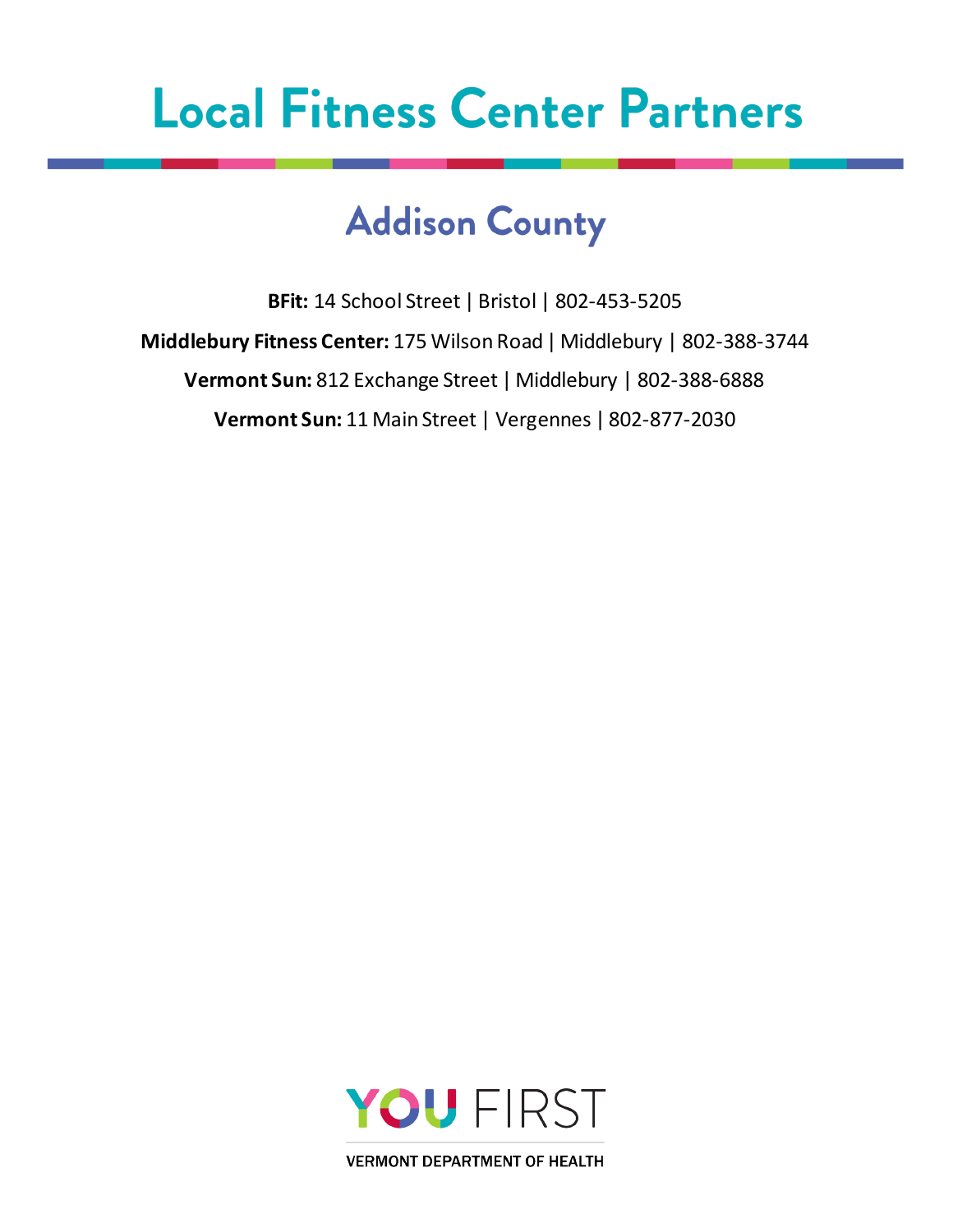## **Bennington County**

**Anytime Fitness:** 120 Depot Street | Bennington | 802-681-0161 **Bennington Recreation Center:** 655 Gage Street | Bennington | 802-442-1053 **Catamount Tae Kwon Do:** 160 Benmont Ave | Bennington | 802-379-1147 **The Manchester Gym:** 320 Airport Road | Manchester | 802-768-9700 **Training For More:** 518 Sugar Maple Lane | Bennington | 802-379-5468 **Revolution Racquet and Fitness Club:** 160 Benmont Ave | Bennington | 802-753-7606

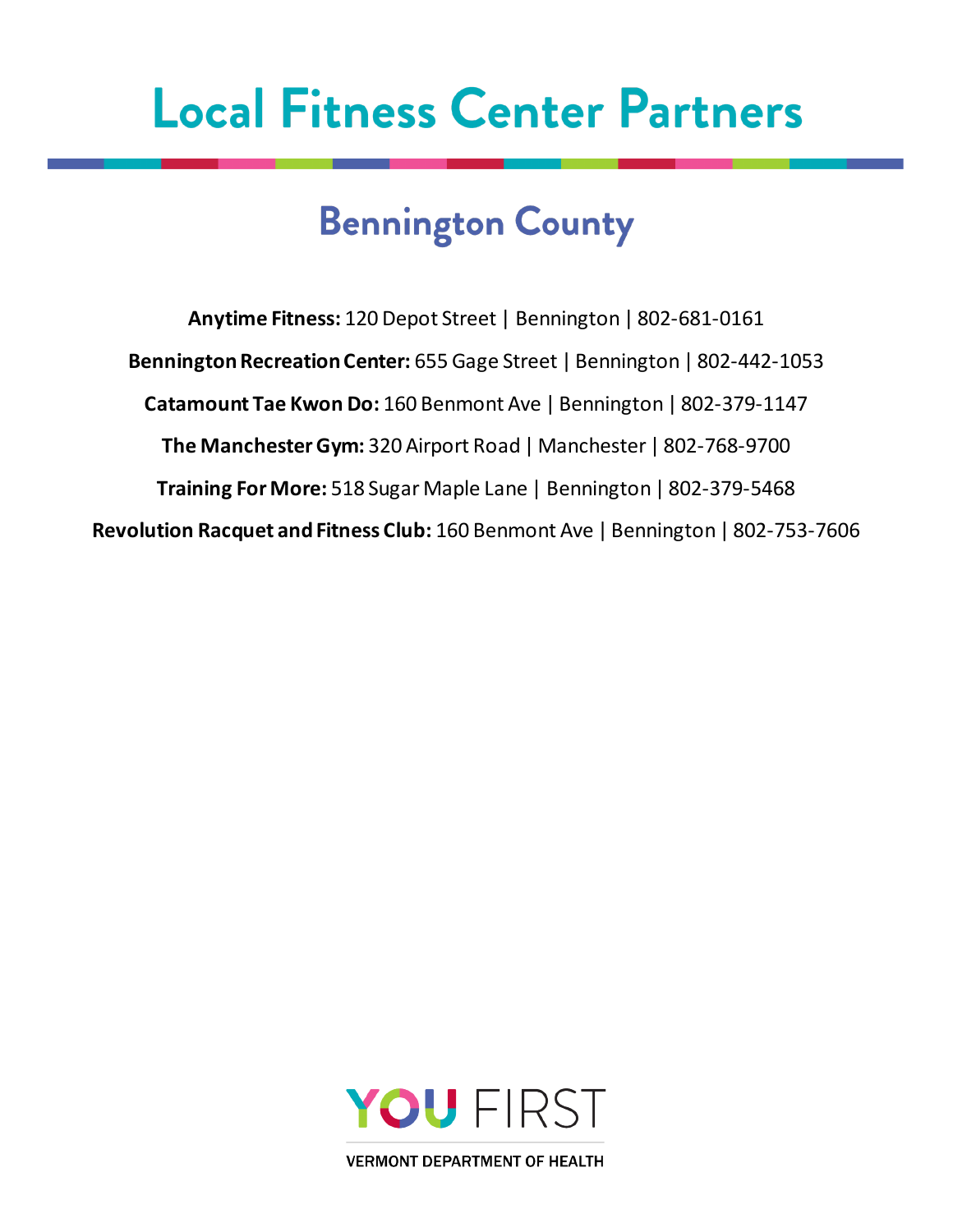### **Caledonia County**

**Hardwick Fitness:** 4 South Main Street | Hardwick | 802-917-3504 **RecFit St. J:** 49 Perkins Street | St. Johnsbury | 802-751-2305 **Fitness Unbound:** 2000 Memorial Drive | St. Johnsbury | 802-274-3277 **Comfort Inn Fitness Center and Pool:** 703 Rt. 5 South | St. Johnsbury | 802-748-1500 **Burke Mountain Hotel Fitness Center:** 2559 Mountain Road | East Burke | 802-626-7400

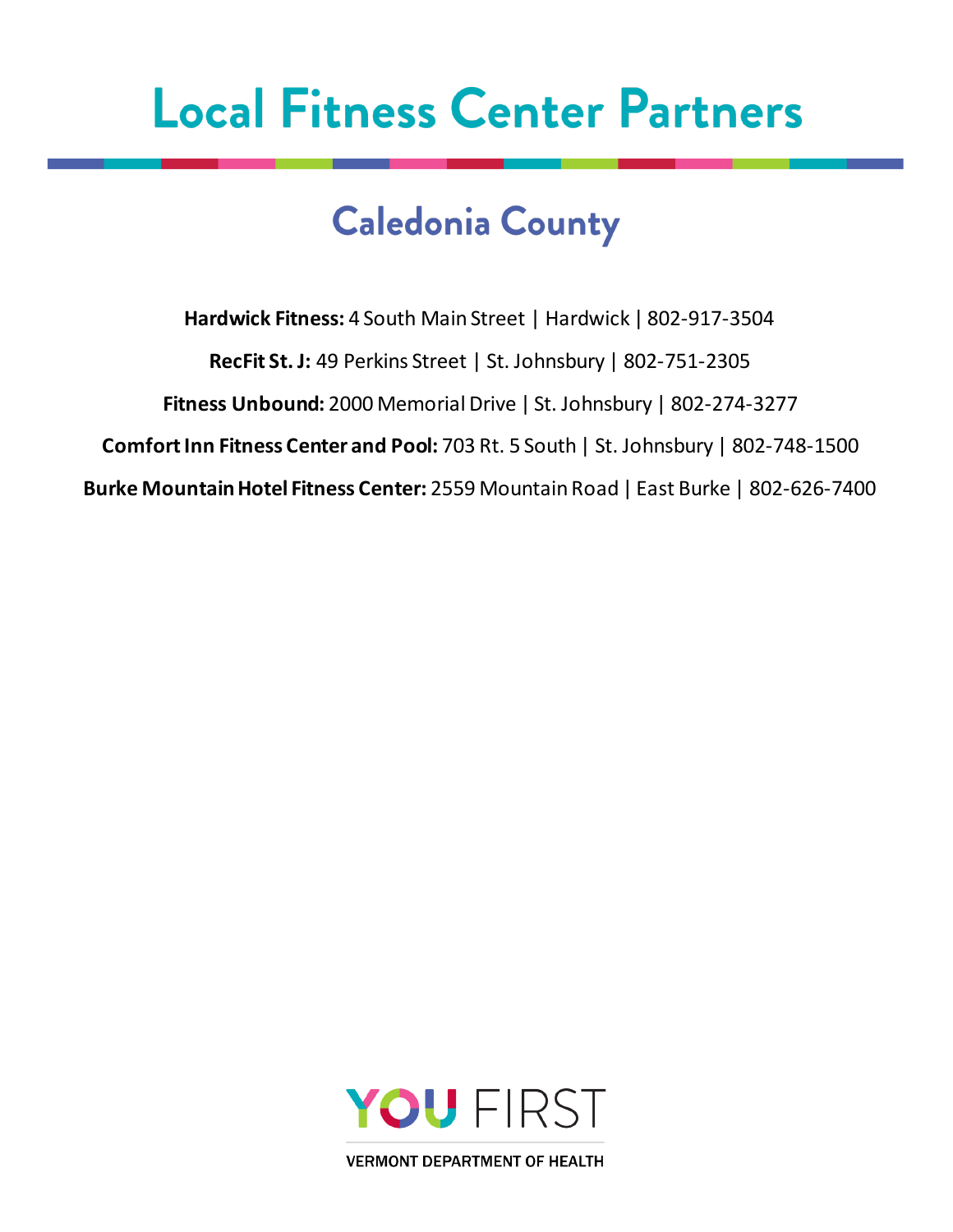### **Chittenden County**

**Colchester Health and Fitness:** 278 Prim Road | Colchester | 802-860-1010 **The Edge:** 4 Morse Drive | Essex | 802-879-7734 **The Edge:** 4 Gauthier Drive | Essex | 802-879-7734 **The Edge:** 75 Eastwood Drive | South Burlington | 802-658-0002 **The Edge:** 142 West Twin Oaks Terr. | South Burlington | 802-658-0001 **First Strides Vermont:** Williston Rec Paths | Williston | [info@firststridesvermont.com](mailto:info@firststridesvermont.com) **Greater Burlington YMCA:** 298 College Street | Burlington | 802-862-9622 **Myers Memorial Pool:** 62 Pine Street | Winooski | 802-497-2903 **Snap Fitness:** 1127 North Ave. | Burlington | 802-881-0707 **Snap Fitness:** 384 Route 7 South | Milton | 802-891-6346 **SoulShine Power Yoga:**1 Market Place #16 | Essex Junction | 802-662-4147 **SoulShine Power Yoga:**100 Church St. | Burlington | 802-662-4147 **Ultimate Fitness:** 36 Bombardier Road | Milton | 802-893-7811

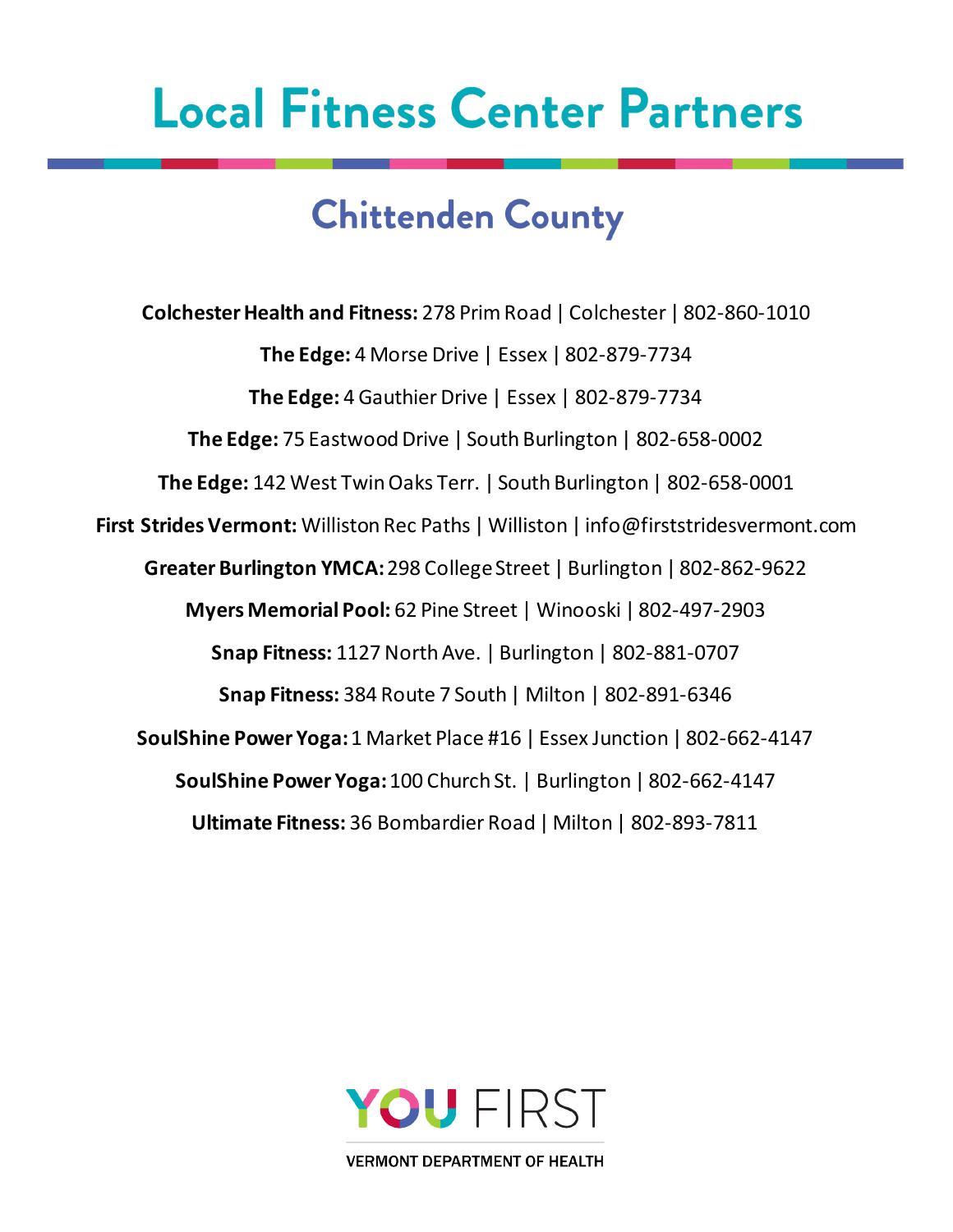## **Franklin County**

**Duke's Fitness Center:** 18 Swanton Road | St. Albans | 802-527-1581 **New Beginnings:** 56 Merchants Row | Swanton | 802-782-6172 **Jan Sweet Zumba:** Various Locations | Sheldon | [sweets410@myfairpoint.net](mailto:sweets410@myfairpoint.net) **Island Fitness and Yoga:** Various Locations | Alburgh | 802-309-4432

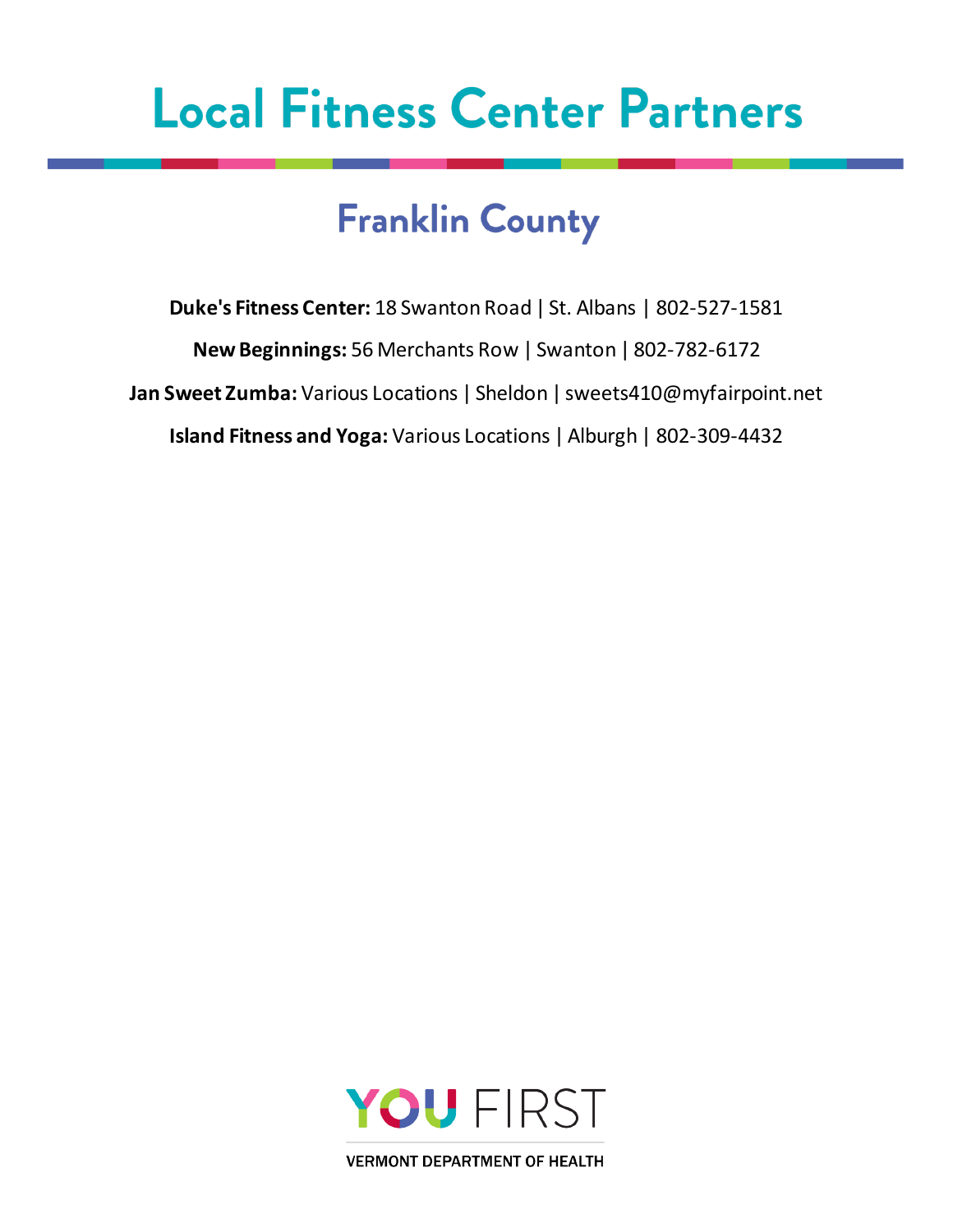### **Lamoille County**

**Cambridge Community Center:** 22 Old Main Street | Jeffersonville | 802-644-5028 **Golden Eagle Resort Pool:** 511 Mountain Road | Stowe | 802-253-4811 **My Time Gym:** 540 VT Route 15 E | Morrisville | (802) 888-5428 **Snap Fitness:** 125 Munson Ave | Morrisville | 802-888-3500 **SHAPE at NVU:** 337 College Hill | Johnson | 802-635-1485

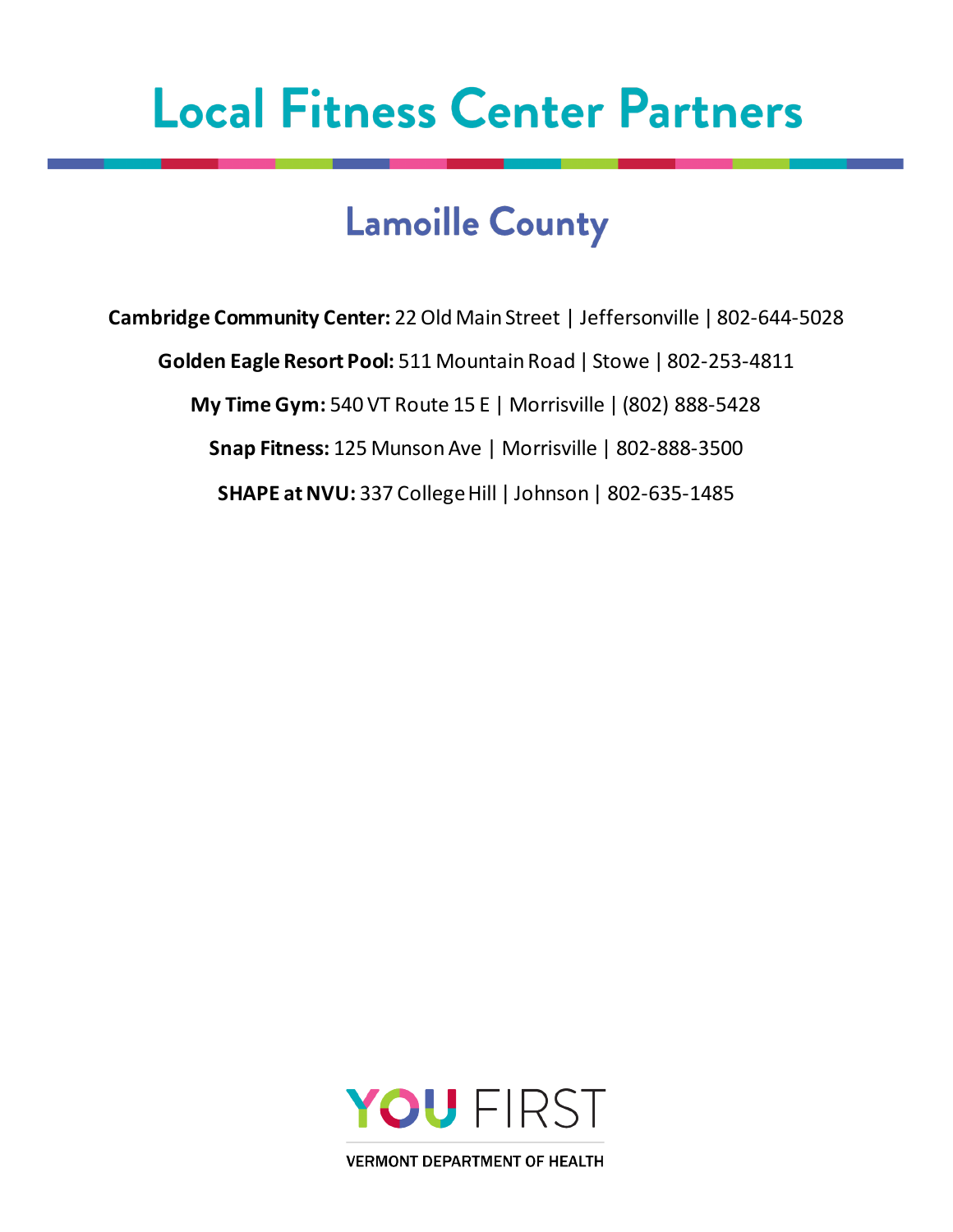## **Orange County**

**SHAPE at Vermont Tech:** 1 Main Street | Randolph | 802-728-1384

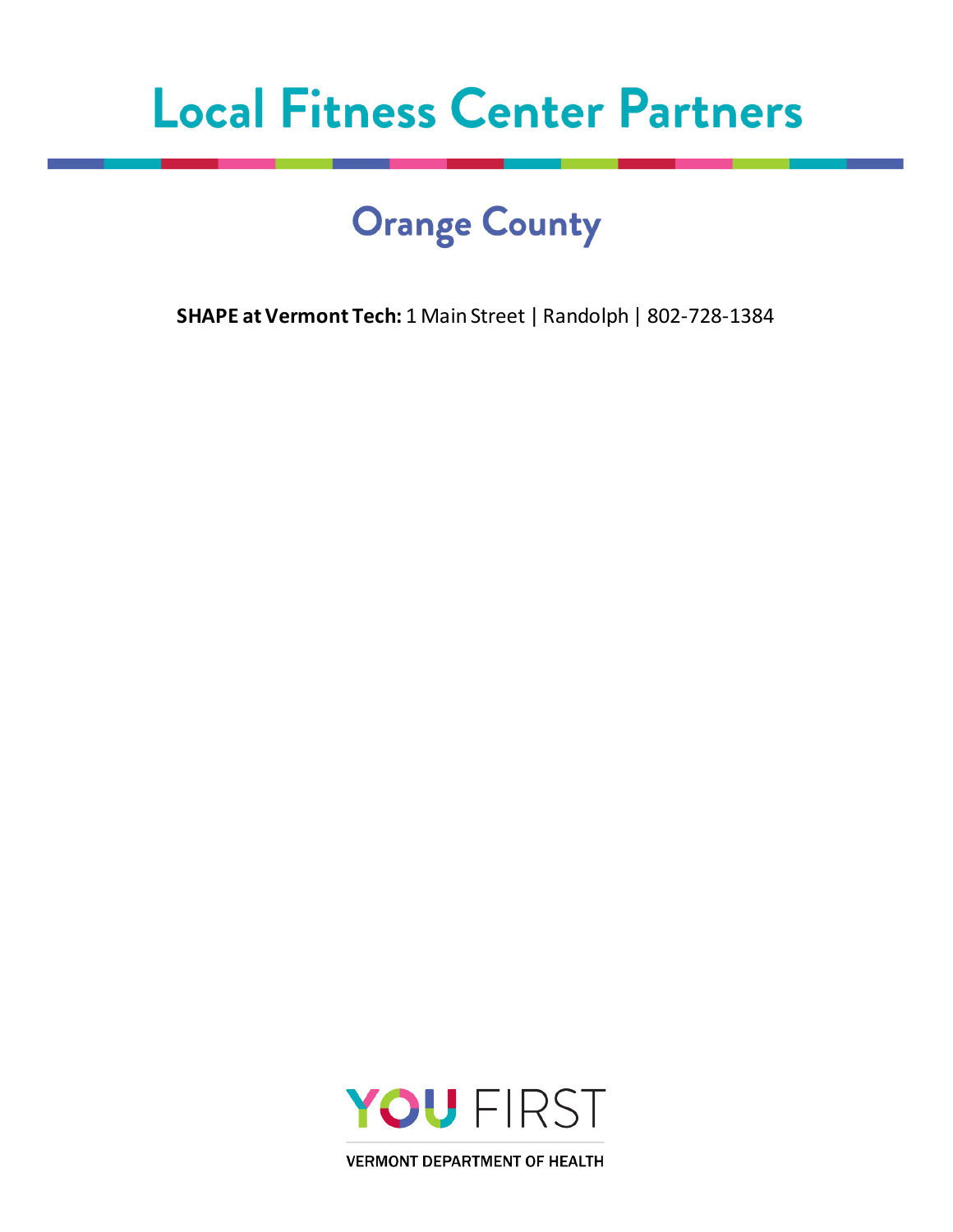#### **Orleans County**

**Kingdom Racquet and Fitness:** 102 Union Street| Newport | 802-334-2777 **NCH Wellness Center:** 1734 Crawford Farm Road | Newport | 802-334-5566 **Mind, Body, Movement Center:** 417 VT RT 105 | Newport | 802-334-2400 **Northeast Kingdom Physical Therapy:** 235 Lakemont Road | Newport | 802-334-8558 **Northeast Kingdom Physical Therapy:** 62 Cross St.| Island Pond |

802-723-9817

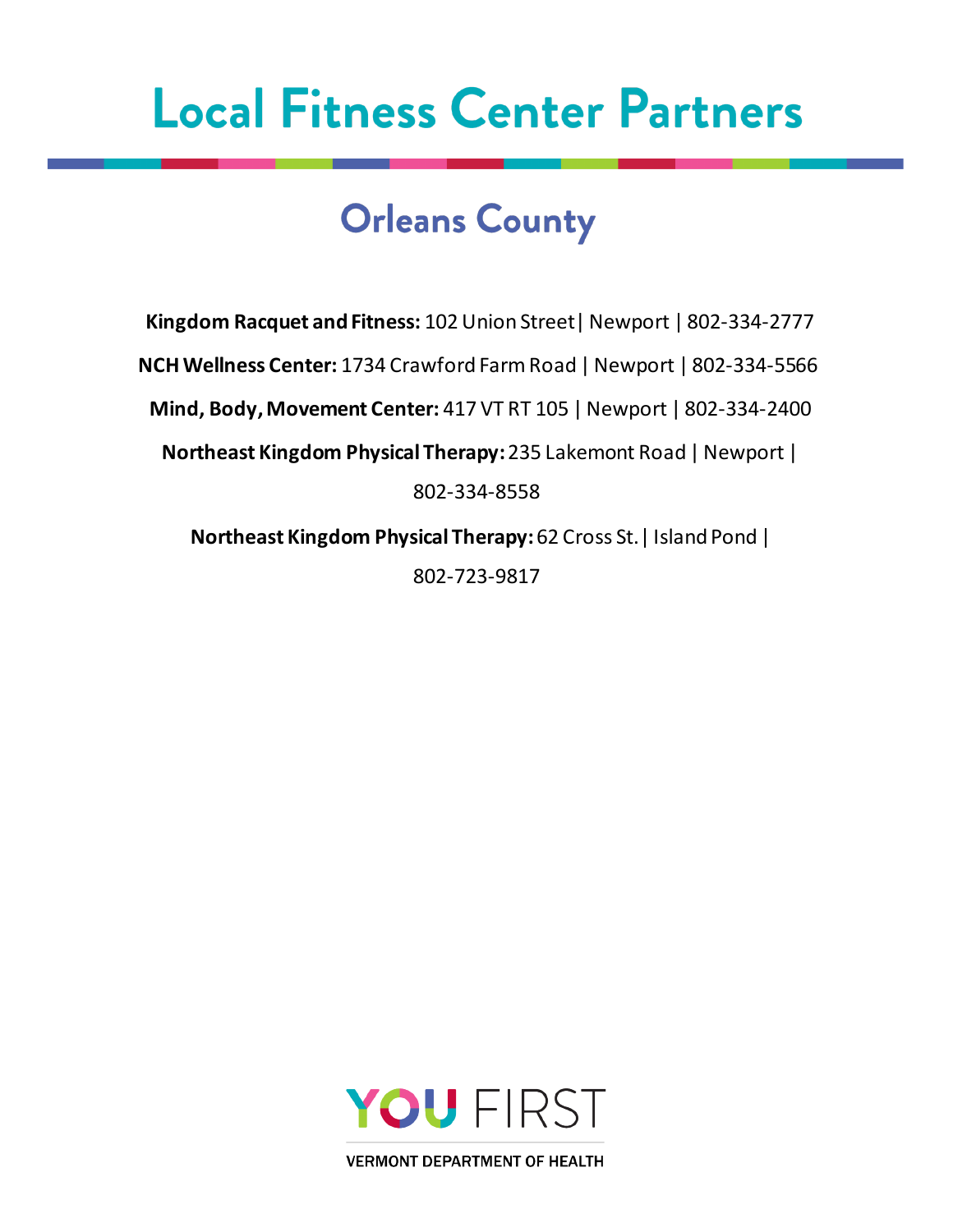## **Rutland County**

**Castleton Campus Fitness Center:** 190 University Drive | Castleton | 802-468-6408 **The Gymnasium:** 11 Cottage Street | Rutland | 802-773-5333 **Holiday Inn of Rutland Fitness Center and Pool:** 476 Holiday Drive | Rutland | 802-775-1911 **Infinite Health & Fitness:** 275 North Main Street | Rutland | 802-683-6192 **Pico Mountain Fitness Center:** 73 Alpine Drive | Mendon | 866-667-7426 **Rutland Recreation (The Godnick Center):** 1 Deer Street | Rutland | 802-773-1853 **Spartan Arena Fitness Center:** 100 Diamond Run Place | Rutland | 802-775-3100 **Vermont Achievement Center Pool:** 88 Park Street | Rutland | 802-775-2395 **White Memorial Park Pool:** 21 Avenue B | Rutland | 802-345-0137

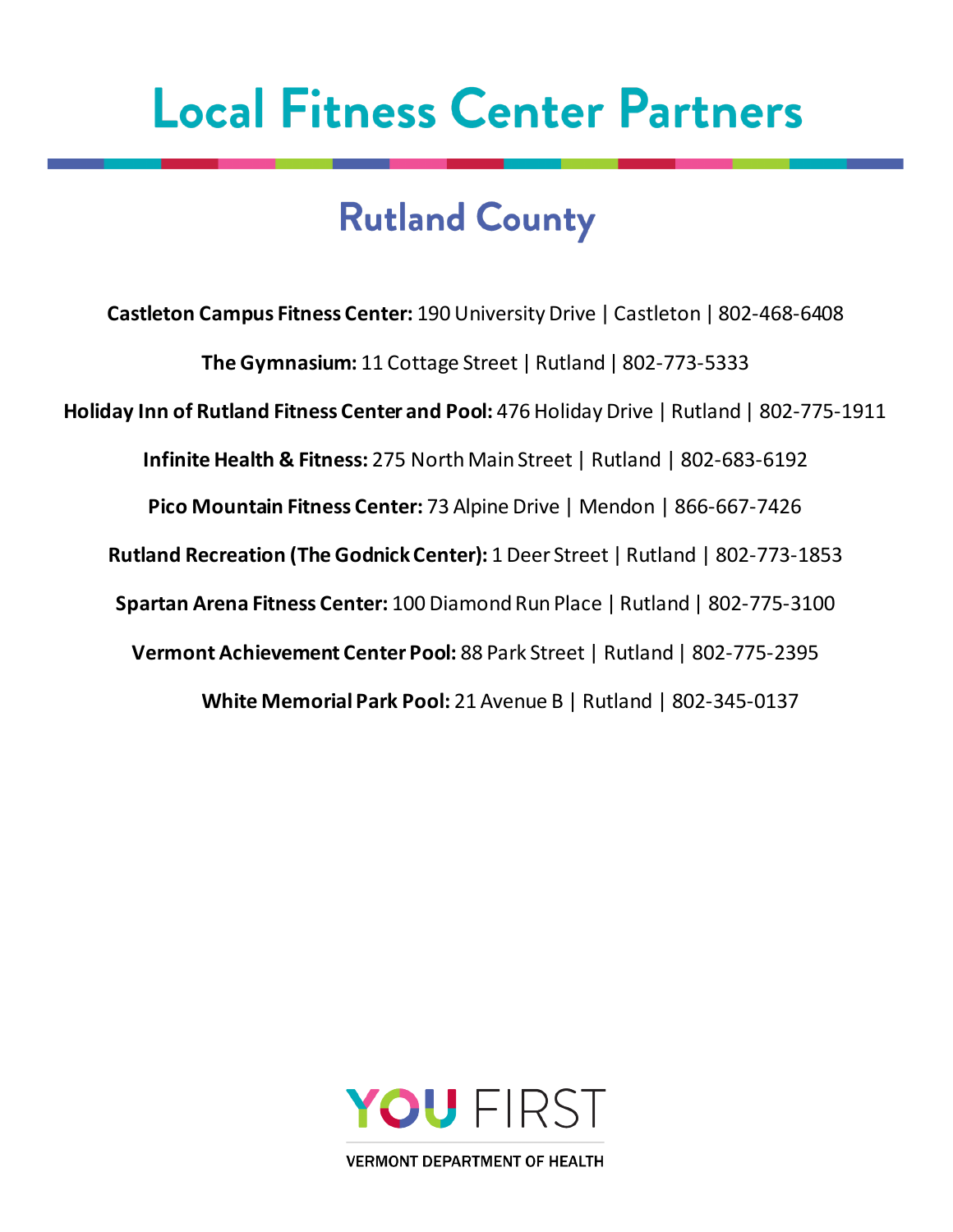## **Washington County**

**AlpenglowFitness:** 54 Main Street | Montpelier | 802-279-0077 **The Bridges Resort and Fitness Center:** 202 Bridges Circle | Warren | 802-583-2922 **Center Studio Yoga:** 1820 Waterbury Stowe Road | Waterbury | 802-371-9436 **Green Mountain Community Fitness:** 652 Granger Road | Barre | 802-223-6161 **Green Mountain Community Fitness:** 50 Main Street | Montpelier | 802-223-6161 **Jazzercise of Barre:** 131 S. Main Street | Barre | 802-249-7021 **Jazzercise Waterbury:** 35 Commercial Drive | Waterbury | 802-858-6002 **Montpelier Senior Activity Center:** 58 Barre Street | Montpelier | 802-223-2518 **Snap Fitness:** 1400 US Rt. 302 | Berlin | 802-476-0460

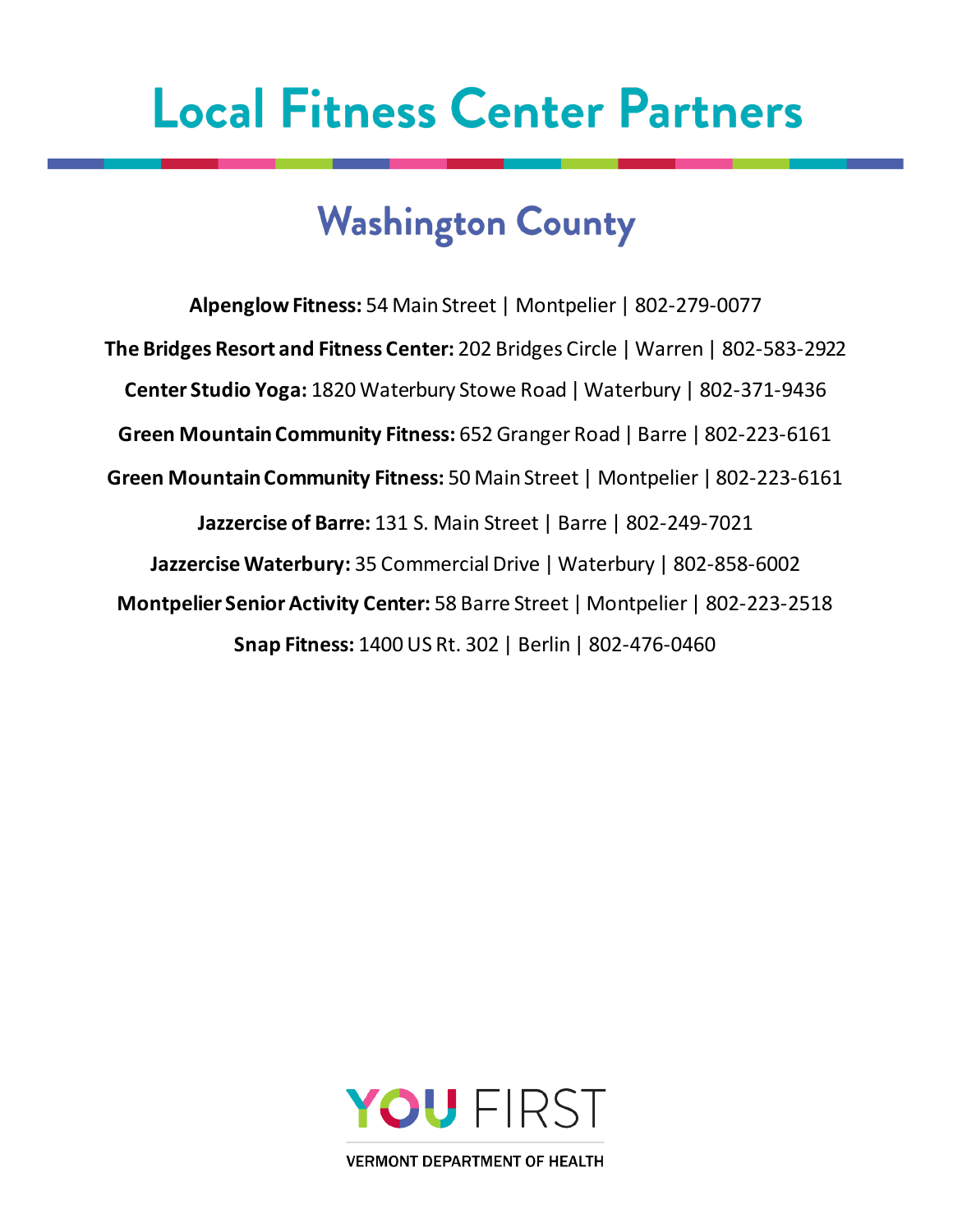## **Windham County**

**Healix Yoga:** 452 South Main Street | Brattleboro | 802-233-8288

**Outer Limits Health Club:** 76 Cotton Mill Hill | Brattleboro | 802-257-2348

**Stratton Training & Fitness Center**: 10 Arbor Road | Winhall | 802-297-4230